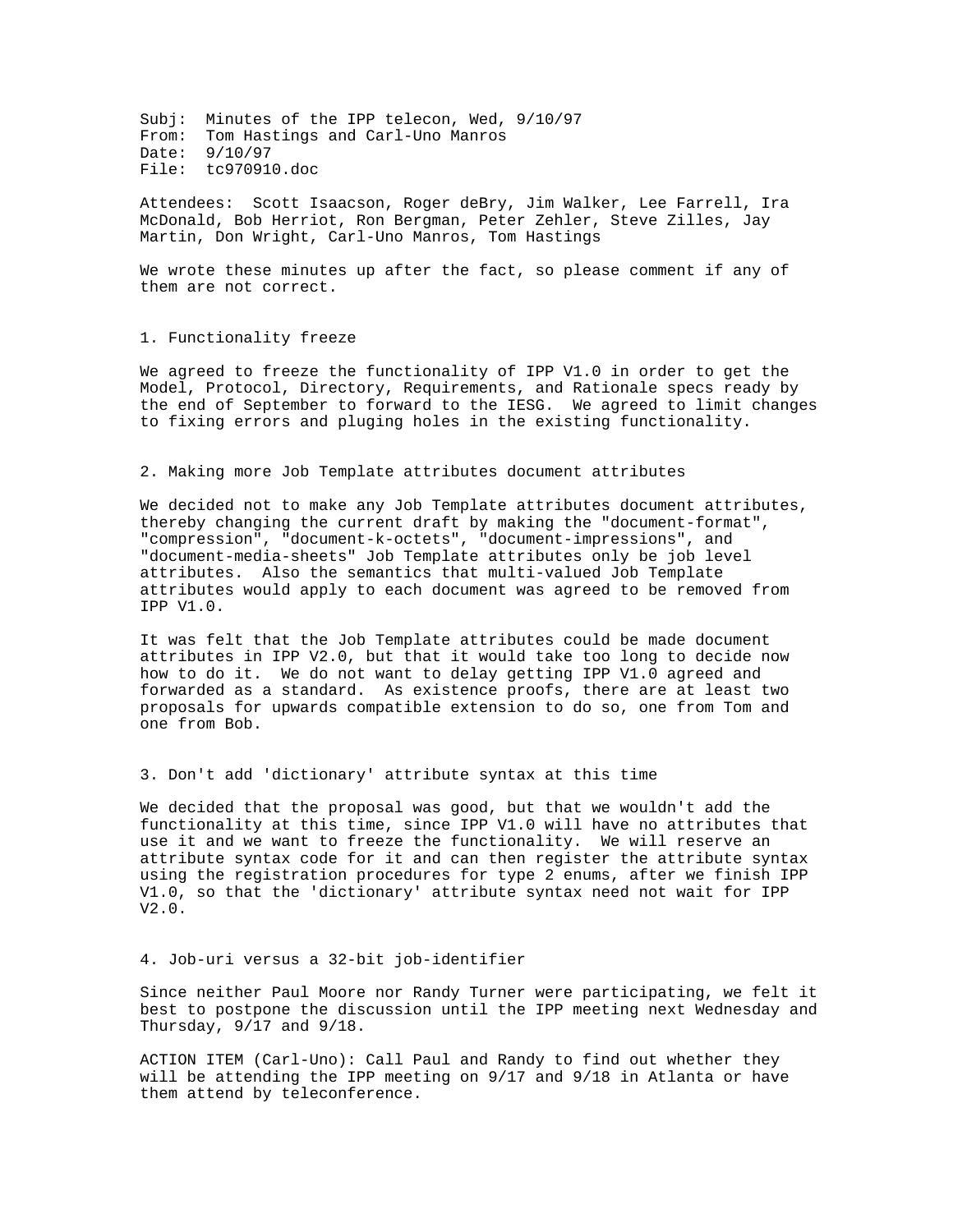ACTION ITEM (Don Wright): Set up a conference call for the afternoon of 9/17 for any participants that are not attending for discussion of this issue.

We agreed that this issue is the biggest issue remaining in the specification. It is holding up prototyping and implementation. We also agreed that we must agree on a proposal next week and verify it on the mailing list next week.

We also wanted to understand the problems of implementing IPP under the existing Windows/NT Print API that returns a 32-bit integer to the application. We didn't know whether the 32-bit integer was the address of a control block which existing for the life of the job (so that a job-uri could be added to the control block), or was a 32-bit integer that was contained in the control block. In the latter case, the control block could go way immediately after the job was created, so that the 32-bit integer was all that the application had to make future references to the job, to query it or cancel it.

There is also the issue as to when the 32-bit job-identifier is generated: before contacting the Printer or after.

Would a more robust notification mechanism from the IPP Printer when the job complets help with removing stale job-identifier to job-uri map entries from the client, if the IPP Printer returned a job-uri, instead of a 32-bit job-identifier?

ACTION ITEM (Paul Moore): Please explain the problems again.

### 5. Registering MIME-types for document formats

We agreed that it would be better for the PWG to register most of the Printer Interpreter Language Family (IANA printer language) enums with IANA as MIME-types.

We also agreed that those Printer enums that already have registered MIME-types: 'application/postscript', 'application/pdf', and vnd.hp-PCL should use those MIME-types.

ISSUE: Should the PWG register the rest as 'application/xxx' because IPP is on standards track or should the PWG register the rest as 'vnd.vvxx'? 'application/xxx' requires a document specifying the semantics of each MIME-type.

ACTION ITEM (Steve Zilles): Ask our Area Directors which they recommend before the IPP meeting next week.

ACTION ITEM (Tom Hastings): Prepare a strawman mapping from Printer enums to MIME-types for discussion at the meeting next week.

6. Security sub-group

A phone conference call is scheduled for Thursday, 9/11/97, 1:00 PDT.

7. Protyping and Testing sub-group

The group is looking for a solution for security for Internet testing.